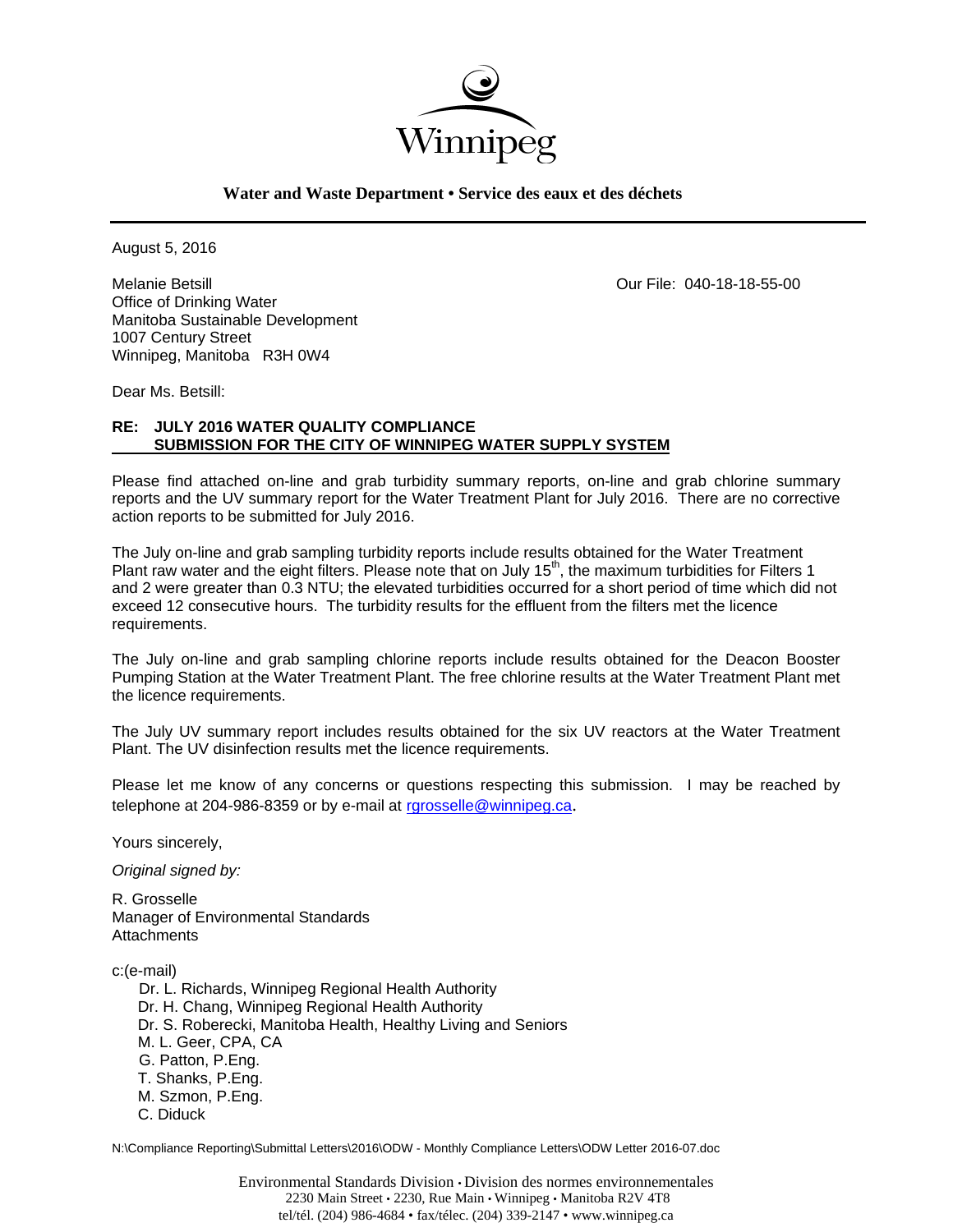

### **CITY OF WINNIPEG**WATER AND WASTE DEPARTMENT

Water System Code: **252.00**

Licence Number: **PWS-09-412-01**

| WATER SERVICES                                            |
|-----------------------------------------------------------|
| WATER TREATMENT PLANT TURBIDITY ON-LINE MONITORING REPORT |

| July 2016 Turbidity (NTU)                           |                                                   |      |      |           |      |           |           |           |      |           |      |           |      |           |      |           |      |           |  |  |  |  |  |
|-----------------------------------------------------|---------------------------------------------------|------|------|-----------|------|-----------|-----------|-----------|------|-----------|------|-----------|------|-----------|------|-----------|------|-----------|--|--|--|--|--|
|                                                     |                                                   | Raw  |      | Filter #1 |      | Filter #2 |           | Filter #3 |      | Filter #4 |      | Filter #5 |      | Filter #6 |      | Filter #7 |      | Filter #8 |  |  |  |  |  |
|                                                     | Date                                              | Avg  | Avg  | Max       | Avg  | Max       | Avg       | Max       | Avg  | Max       | Avg  | Max       | Avg  | Max       | Avg  | Max       | Avg  | Max       |  |  |  |  |  |
|                                                     | 1/07/2016                                         | 1.28 | 0.02 | 0.10      | 0.07 | 0.12      | 0.05      | 0.17      | 0.05 | 0.14      | 0.06 | 0.11      | 0.03 | 0.12      | 0.02 | 0.08      | 0.01 | 0.09      |  |  |  |  |  |
|                                                     | 2/07/2016                                         | 1.36 | 0.02 | 0.11      | 0.09 | 0.17      | 0.04      | 0.15      | 0.04 | 0.15      | 0.08 | 0.17      | 0.04 | 0.06      | 0.02 | 0.09      | 0.00 | 0.01      |  |  |  |  |  |
|                                                     | 3/07/2016                                         | 1.41 | 0.02 | 0.09      | 0.08 | 0.14      | 0.05      | 0.08      | 0.04 | 0.11      | 0.07 | 0.11      | 0.04 | 0.10      | 0.01 | 0.07      | 0.01 | 0.07      |  |  |  |  |  |
|                                                     | 4/07/2016                                         | 1.40 | 0.02 | 0.04      | 0.06 | 0.18      | 0.06      | 0.16      | 0.03 | 0.06      | 0.05 | 0.14      | 0.03 | 0.14      | 0.03 | 0.04      | 0.00 | 0.07      |  |  |  |  |  |
|                                                     | 5/07/2016                                         | 1.47 | 0.02 | 0.12      | 0.09 | 0.12      | 0.02      | 0.07      | 0.05 | 0.17      | 0.09 | 0.13      | 0.04 | 0.07      | 0.02 | 0.08      | 0.01 | 0.05      |  |  |  |  |  |
|                                                     | 6/07/2016                                         | 1.53 | 0.06 | 0.27      | 0.13 | 0.22      | <b>OL</b> | <b>OL</b> | 0.10 | 0.23      | 0.10 | 0.21      | 0.06 | 0.10      | 0.03 | 0.11      | 0.01 | 0.05      |  |  |  |  |  |
|                                                     | 7/07/2016                                         | 1.53 | 0.02 | 0.08      | 0.08 | 0.15      | OL        | OL        | 0.04 | 0.11      | 0.08 | 0.13      | 0.05 | 0.10      | 0.03 | 0.06      | 0.01 | 0.05      |  |  |  |  |  |
|                                                     | 8/07/2016                                         | 1.40 | 0.02 | 0.06      | 0.05 | 0.12      | 0.02      | 0.20      | 0.04 | 0.08      | 0.06 | 0.10      | 0.03 | 0.22      | 0.03 | 0.08      | 0.01 | 0.06      |  |  |  |  |  |
|                                                     | 9/07/2016                                         | 1.58 | 0.02 | 0.11      | 0.08 | 0.16      | 0.07      | 0.14      | 0.04 | 0.13      | 0.06 | 0.13      | 0.05 | 0.09      | 0.02 | 0.08      | 0.01 | 0.06      |  |  |  |  |  |
|                                                     | 10/07/2016                                        | 1.43 | 0.03 | 0.05      | 0.07 | 0.19      | 0.09      | 0.19      | 0.04 | 0.16      | 0.06 | 0.27      | 0.05 | 0.13      | 0.04 | 0.06      | 0.02 | 0.08      |  |  |  |  |  |
|                                                     | 11/07/2016                                        | 1.50 | 0.02 | 0.09      | 0.05 | 0.16      | 0.06      | 0.16      | 0.04 | 0.05      | 0.05 | 0.09      | 0.03 | 0.14      | 0.03 | 0.07      | 0.01 | 0.07      |  |  |  |  |  |
|                                                     | 12/07/2016                                        | 1.51 | 0.02 | 0.10      | 0.07 | 0.10      | 0.05      | 0.18      | 0.04 | 0.13      | 0.08 | 0.13      | 0.04 | 0.08      | 0.02 | 0.07      | 0.01 | 0.07      |  |  |  |  |  |
|                                                     | 13/07/2016                                        | 2.44 | 0.02 | 0.10      | 0.06 | 0.18      | 0.08      | 0.14      | 0.03 | 0.13      | 0.05 | 0.15      | 0.05 | 0.08      | 0.01 | 0.04      | 0.01 | 0.02      |  |  |  |  |  |
|                                                     | 14/07/2016                                        | 1.58 | 0.02 | 0.09      | 0.06 | 0.17      | 0.05      | 0.18      | 0.03 | 0.05      | 0.04 | 0.13      | 0.03 | 0.13      | 0.02 | 0.07      | 0.01 | 0.07      |  |  |  |  |  |
|                                                     | 15/07/2016                                        | 1.60 | 0.04 | 0.34      | 0.09 | 0.37      | 0.05      | 0.16      | 0.05 | 0.26      | 0.07 | 0.10      | 0.03 | 0.06      | 0.01 | 0.07      | 0.00 | 0.08      |  |  |  |  |  |
|                                                     | 16/07/2016                                        | 2.82 | 0.02 | 0.10      | 0.07 | 0.17      | 0.07      | 0.09      | 0.03 | 0.13      | 0.05 | 0.12      | 0.05 | 0.14      | 0.01 | 0.07      | 0.00 | 0.01      |  |  |  |  |  |
|                                                     | 17/07/2016                                        | 3.25 | 0.02 | 0.07      | 0.06 | 0.17      | 0.07      | 0.17      | 0.03 | 0.14      | 0.05 | 0.13      | 0.04 | 0.12      | 0.02 | 0.04      | 0.01 | 0.07      |  |  |  |  |  |
|                                                     | 18/07/2016                                        | 2.68 | 0.04 | 0.11      | 0.06 | 0.11      | 0.06      | 0.18      | 0.06 | 0.09      | 0.06 | 0.10      | 0.04 | 0.14      | 0.02 | 0.08      | 0.01 | 0.08      |  |  |  |  |  |
|                                                     | 19/07/2016                                        | 1.92 | 0.02 | 0.12      | 0.09 | 0.18      | 0.06      | 0.09      | 0.04 | 0.16      | 0.06 | 0.12      | 0.05 | 0.06      | 0.02 | 0.10      | 0.01 | 0.08      |  |  |  |  |  |
|                                                     | 20/07/2016                                        | 1.76 | 0.02 | 0.10      | 0.06 | 0.16      | 0.08      | 0.17      | 0.04 | 0.14      | 0.05 | 0.12      | 0.04 | 0.12      | 0.02 | 0.04      | 0.01 | 0.02      |  |  |  |  |  |
|                                                     | 21/07/2016                                        | 1.74 | 0.03 | 0.06      | 0.06 | 0.16      | 0.06      | 0.17      | 0.05 | 0.07      | 0.04 | 0.12      | 0.04 | 0.13      | 0.02 | 0.10      | 0.01 | 0.08      |  |  |  |  |  |
|                                                     | 22/07/2016                                        | 1.94 | 0.02 | 0.09      | 0.07 | 0.16      | 0.05      | 0.16      | 0.04 | 0.13      | 0.06 | 0.11      | 0.04 | 0.06      | 0.02 | 0.11      | 0.01 | 0.10      |  |  |  |  |  |
|                                                     | 23/07/2016                                        | 2.53 | 0.02 | 0.11      | 0.06 | 0.15      | 0.07      | 0.09      | 0.04 | 0.13      | 0.04 | 0.11      | 0.05 | 0.12      | 0.02 | 0.11      | 0.00 | 0.01      |  |  |  |  |  |
|                                                     | 24/07/2016                                        | 1.86 | 0.02 | 0.04      | 0.05 | 0.15      | 0.07      | 0.19      | 0.04 | 0.13      | 0.04 | 0.11      | 0.04 | 0.16      | 0.03 | 0.05      | 0.01 | 0.11      |  |  |  |  |  |
|                                                     | 25/07/2016                                        | 1.88 | 0.03 | 0.12      | 0.05 | 0.15      | 0.06      | 0.18      | 0.05 | 0.11      | 0.05 | 0.08      | 0.04 | 0.16      | 0.03 | 0.10      | 0.01 | 0.12      |  |  |  |  |  |
|                                                     | 26/07/2016                                        | 2.10 | 0.03 | 0.12      | 0.07 | 0.09      | 0.05      | 0.20      | 0.04 | 0.14      | 0.05 | 0.10      | 0.04 | 0.06      | 0.02 | 0.10      | 0.01 | 0.10      |  |  |  |  |  |
|                                                     | 27/07/2016                                        | 1.99 | 0.04 | 0.12      | 0.08 | 0.16      | 0.10      | 0.13      | 0.06 | 0.13      | 0.05 | 0.10      | 0.05 | 0.12      | 0.02 | 0.08      | 0.01 | 0.02      |  |  |  |  |  |
|                                                     | 28/07/2016                                        | 1.93 | 0.05 | 0.06      | 0.08 | 0.16      | 0.09      | 0.18      | 0.07 | 0.08      | 0.05 | 0.11      | 0.06 | 0.13      | 0.04 | 0.05      | 0.02 | 0.05      |  |  |  |  |  |
|                                                     | 29/07/2016                                        | 2.03 | 0.05 | 0.14      | 0.09 | 0.11      | 0.09      | 0.20      | 0.07 | 0.15      | 0.07 | 0.11      | 0.07 | 0.08      | 0.03 | 0.09      | 0.02 | 0.06      |  |  |  |  |  |
|                                                     | 30/07/2016                                        | 2.07 | 0.04 | 0.14      | 0.09 | 0.16      | 0.12      | 0.15      | 0.07 | 0.16      | 0.06 | 0.13      | 0.07 | 0.13      | 0.04 | 0.04      | 0.02 | 0.03      |  |  |  |  |  |
|                                                     | 31/07/2016                                        | 2.30 | 0.07 | 0.10      | 0.08 | 0.17      | 0.10      | 0.19      | 0.08 | 0.10      | 0.06 | 0.09      | 0.06 | 0.13      | 0.03 | 0.10      | 0.02 | 0.05      |  |  |  |  |  |
|                                                     | Total Number of Measurements Taken, A:            |      |      | 14981     |      | 12782     |           | 12980     |      | 12653     |      | 15488     |      | 15110     |      | 13659     |      | 14674     |  |  |  |  |  |
|                                                     | Turbidity Standard for Monitoring Location (NTU): |      |      | 0.30      |      | 0.30      |           | 0.30      |      | 0.30      |      | 0.30      |      | 0.30      |      | 0.30      |      | 0.30      |  |  |  |  |  |
|                                                     | Number of Measurements Meeting Standard, B:       |      |      | 14962     |      | 12757     |           | 12980     |      | 12653     |      | 15488     |      | 15110     |      | 13659     |      | 14674     |  |  |  |  |  |
| Compliance with Turbidity Standard, C = B/A X 100%: |                                                   |      |      | 99.87%    |      | 99.80%    |           | 100.00%   |      | 100.00%   |      | 100.00%   |      | 100.00%   |      | 100.00%   |      | 100.00%   |  |  |  |  |  |

OL: Offline

File Path: N:\Water Treatment Branch\Administration\Reports\Regulatory Submissions\Turbidity\2016\07-July

Submitted By (Print): D.Merredew **Communisty Communisty Communisty Communisty Communisty Communisty Communisty Communisty Communisty Communisty Communisty Communisty Communisty Communisty Communisty Communisty Communisty C**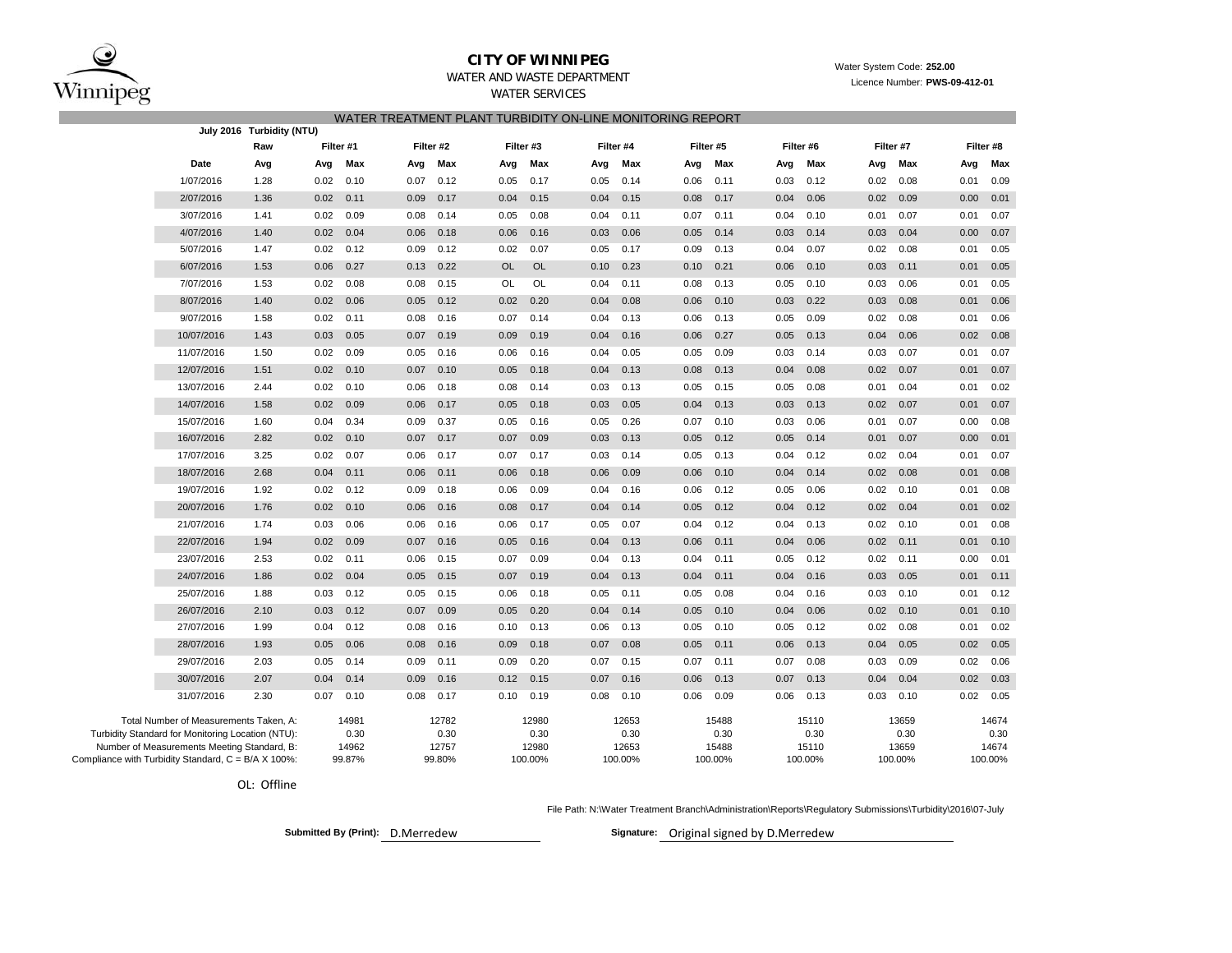

#### CITY OF WINNIPEG WATER AND WASTE DEPARTMENTENVIRONMENTAL STANDARDS DIVISION

#### **WATER TREATMENT PLANT TURBIDITY GRAB MONITORING REPORT**

| Water System Code: 252.00                          | <b>Turbidity (NTU)</b> |                  |           |           |           |                     |           |                     |           |                 |           |           |                     |           |                     |           |                     |           |
|----------------------------------------------------|------------------------|------------------|-----------|-----------|-----------|---------------------|-----------|---------------------|-----------|-----------------|-----------|-----------|---------------------|-----------|---------------------|-----------|---------------------|-----------|
| Licence No. PWS-09-412-01                          |                        |                  |           |           |           |                     |           |                     |           |                 |           |           |                     |           |                     |           |                     |           |
| Date                                               |                        | <b>Raw Water</b> |           | Filter 1  |           | Filter <sub>2</sub> |           | Filter <sub>3</sub> |           | <b>Filter 4</b> |           | Filter 5  | Filter <sub>6</sub> |           | Filter <sub>7</sub> |           | Filter <sub>8</sub> |           |
|                                                    | Grab                   | Analyser         | Grab      | Analyser  | Grab      | Analyser            | Grab      | Analyser            | Grab      | Analyser        | Grab      | Analyser  | Grab                | Analyser  | Grab                | Analyser  | Grab                | Analyser  |
| 01-Jul-2016                                        | <b>NS</b>              | <b>NS</b>        | <b>NS</b> | <b>NS</b> | <b>NS</b> | <b>NS</b>           | <b>NS</b> | <b>NS</b>           | <b>NS</b> | <b>NS</b>       | <b>NS</b> | <b>NS</b> | <b>NS</b>           | <b>NS</b> | <b>NS</b>           | <b>NS</b> | <b>NS</b>           | <b>NS</b> |
| 02-Jul-2016                                        | <b>NS</b>              | <b>NS</b>        | <b>NS</b> | <b>NS</b> | <b>NS</b> | <b>NS</b>           | <b>NS</b> | <b>NS</b>           | <b>NS</b> | <b>NS</b>       | <b>NS</b> | <b>NS</b> | <b>NS</b>           | <b>NS</b> | <b>NS</b>           | <b>NS</b> | <b>NS</b>           | <b>NS</b> |
| 03-Jul-2016                                        | <b>NS</b>              | <b>NS</b>        | <b>NS</b> | <b>NS</b> | <b>NS</b> | <b>NS</b>           | <b>NS</b> | <b>NS</b>           | <b>NS</b> | <b>NS</b>       | <b>NS</b> | <b>NS</b> | <b>NS</b>           | <b>NS</b> | <b>NS</b>           | <b>NS</b> | <b>NS</b>           | <b>NS</b> |
| 04-Jul-2016                                        | 1.38                   | 1.38             | 0.12      | <0.02     | 0.10      | 0.08                | 0.13      | 0.07                | 0.11      | <0.02           | 0.07      | 0.07      | 0.11                | 0.05      | 0.10                | 0.02      | 0.08                | <0.02     |
| 05-Jul-2016                                        | 1.33                   | 1.42             | 0.17      | 0.05      | 0.11      | 0.09                | O/L       | O/L                 | 0.14      | 0.05            | 0.08      | 0.07      | 0.07                | 0.03      | 0.09                | 0.03      | 0.07                | <0.02     |
| 06-Jul-2016                                        | 1.31                   | 1.39             | 0.10      | <0.02     | 0.12      | 0.10                | O/L       | O/L                 | 0.18      | 0.08            | 0.13      | 0.11      | 0.08                | 0.04      | 0.08                | 0.02      | 0.07                | <0.02     |
| 07-Jul-2016                                        | 1.27                   | 1.53             | 0.12      | <0.02     | 0.16      | 0.11                | O/L       | O/L                 | 0.11      | 0.03            | 0.08      | 0.08      | 0.10                | 0.05      | 0.07                | 0.03      | 0.08                | 0.02      |
| 08-Jul-2016                                        | 1.38                   | 1.45             | 0.13      | 0.02      | 0.12      | 0.09                | 0.13      | 0.11                | 0.13      | 0.04            | 0.08      | 0.08      | 0.09                | 0.05      | 0.11                | 0.04      | O/L                 | O/L       |
| 09-Jul-2016                                        | <b>NS</b>              | <b>NS</b>        | <b>NS</b> | <b>NS</b> | <b>NS</b> | <b>NS</b>           | 0.11      | 0.09                | <b>NS</b> | <b>NS</b>       | <b>NS</b> | <b>NS</b> | <b>NS</b>           | <b>NS</b> | <b>NS</b>           | <b>NS</b> | <b>NS</b>           | <b>NS</b> |
| 10-Jul-2016                                        | <b>NS</b>              | <b>NS</b>        | <b>NS</b> | <b>NS</b> | <b>NS</b> | <b>NS</b>           | <b>NS</b> | <b>NS</b>           | <b>NS</b> | <b>NS</b>       | <b>NS</b> | <b>NS</b> | <b>NS</b>           | <b>NS</b> | <b>NS</b>           | <b>NS</b> | <b>NS</b>           | <b>NS</b> |
| 11-Jul-2016                                        | 1.27                   | 1.30             | 0.11      | <0.02     | 0.09      | 0.08                | 0.16      | 0.10                | 0.10      | 0.03            | 0.13      | 0.07      | 0.22                | 0.10      | 0.09                | 0.03      | 0.11                | 0.04      |
| 12-Jul-2016                                        | 1.37                   | 1.26             | 0.15      | 0.05      | 0.10      | 0.08                | 0.09      | 0.07                | 0.12      | 0.04            | 0.10      | 0.07      | 0.07                | 0.04      | 0.09                | 0.03      | 0.06                | <0.02     |
| 13-Jul-2016                                        | 1.23                   | 1.39             | 0.10      | <0.02     | 0.13      | 0.10                | 0.11      | 0.08                | O/L       | O/L             | 0.14      | 0.09      | 0.07                | 0.04      | 0.06                | <0.02     | 0.07                | <0.02     |
| 14-Jul-2016                                        | 1.58                   | 1.54             | 0.11      | <0.02     | 0.10      | 0.08                | 0.13      | 0.09                | 0.09      | 0.03            | 0.06      | 0.06      | 0.09                | 0.05      | 0.07                | <0.02     | 0.09                | <0.02     |
| 15-Jul-2016                                        | 1.37                   | 1.69             | 0.13      | 0.03      | 0.13      | 0.08                | 0.09      | 0.07                | 0.08      | < 0.02          | 0.06      | 0.06      | 0.08                | 0.04      | 0.09                | 0.04      | O/L                 | O/L       |
| 16-Jul-2016                                        | <b>NS</b>              | <b>NS</b>        | <b>NS</b> | <b>NS</b> | <b>NS</b> | <b>NS</b>           | <b>NS</b> | <b>NS</b>           | <b>NS</b> | <b>NS</b>       | <b>NS</b> | <b>NS</b> | <b>NS</b>           | <b>NS</b> | <b>NS</b>           | <b>NS</b> | <b>NS</b>           | <b>NS</b> |
| 17-Jul-2016                                        | <b>NS</b>              | <b>NS</b>        | <b>NS</b> | <b>NS</b> | <b>NS</b> | <b>NS</b>           | <b>NS</b> | <b>NS</b>           | <b>NS</b> | <b>NS</b>       | <b>NS</b> | <b>NS</b> | <b>NS</b>           | <b>NS</b> | <b>NS</b>           | <b>NS</b> | <b>NS</b>           | <b>NS</b> |
| 18-Jul-2016                                        | 1.45                   | <b>NR</b>        | 0.14      | 0.03      | 0.13      | 0.10                | 0.20      | 0.14                | 0.13      | 0.05            | 0.11      | 0.06      | 0.09                | 0.04      | 0.09                | 0.03      | 0.11                | 0.02      |
| 19-Jul-2016                                        | 1.77                   | <b>NR</b>        | 0.20      | 0.10      | 0.13      | 0.10                | 0.13      | 0.07                | 0.15      | 0.06            | 0.13      | 0.09      | 0.08                | 0.04      | 0.08                | 0.02      | 0.07                | <0.02     |
| 20-Jul-2016                                        | 1.52                   | 1.48             | 0.13      | 0.02      | 0.17      | 0.11                | 0.14      | 0.09                | 0.11      | 0.04            | O/L       | O/L       | 0.08                | 0.06      | 0.07                | 0.02      | 0.08                | 0.02      |
| 21-Jul-2016                                        | 1.69                   | 1.61             | 0.12      | 0.02      | 0.11      | 0.08                | 0.15      | 0.09                | 0.14      | 0.05            | 0.07      | 0.05      | O/L                 | O/L       | 0.07                | 0.03      | 0.08                | 0.03      |
| 22-Jul-2016                                        | 1.63                   | <b>NR</b>        | 0.14      | 0.04      | 0.10      | 0.06                | 0.10      | 0.06                | 0.10      | 0.03            | 0.14      | 0.05      | 0.17                | 0.04      | 0.13                | 0.03      | 0.14                | <0.02     |
| 23-Jul-2016                                        | <b>NS</b>              | <b>NS</b>        | <b>NS</b> | <b>NS</b> | <b>NS</b> | <b>NS</b>           | <b>NS</b> | <b>NS</b>           | <b>NS</b> | <b>NS</b>       | <b>NS</b> | <b>NS</b> | <b>NS</b>           | <b>NS</b> | <b>NS</b>           | <b>NS</b> | <b>NS</b>           | <b>NS</b> |
| 24-Jul-2016                                        | <b>NS</b>              | <b>NS</b>        | <b>NS</b> | <b>NS</b> | <b>NS</b> | <b>NS</b>           | <b>NS</b> | <b>NS</b>           | <b>NS</b> | <b>NS</b>       | <b>NS</b> | <b>NS</b> | <b>NS</b>           | <b>NS</b> | <b>NS</b>           | <b>NS</b> | <b>NS</b>           | <b>NS</b> |
| 25-Jul-2016                                        | 1.66                   | 1.69             | 0.11      | 0.02      | 0.10      | 0.07                | 0.16      | 0.11                | 0.12      | 0.03            | 0.10      | 0.06      | 0.10                | 0.06      | 0.11                | 0.05      | 0.13                | 0.04      |
| 26-Jul-2016                                        | 1.51                   | 1.82             | 0.16      | 0.04      | 0.11      | 0.08                | 0.11      | 0.08                | 0.14      | 0.06            | 0.08      | 0.05      | 0.08                | 0.04      | 0.08                | 0.03      | 0.07                | <0.02     |
| 27-Jul-2016                                        | 1.71                   | 1.86             | 0.11      | 0.03      | 0.14      | 0.09                | 0.12      | 0.10                | 0.09      | 0.03            | 0.11      | 0.07      | 0.07                | 0.05      | 0.06                | <0.02     | 0.07                | 0.02      |
| 28-Jul-2016                                        | 1.73                   | 1.96             | 0.13      | 0.04      | 0.12      | 0.09                | 0.22      | 0.18                | 0.15      | 0.06            | 0.11      | 0.07      | 0.09                | 0.05      | 0.08                | 0.03      | 0.08                | 0.03      |
| 29-Jul-2016                                        | 1.54                   | 2.02             | 0.18      | 0.08      | 0.13      | 0.10                | 0.13      | 0.10                | 0.14      | 0.07            | 0.14      | 0.06      | 0.08                | 0.06      | 0.12                | 0.04      | 0.07                | 0.03      |
| 30-Jul-2016                                        | <b>NS</b>              | <b>NS</b>        | <b>NS</b> | <b>NS</b> | <b>NS</b> | <b>NS</b>           | <b>NS</b> | <b>NS</b>           | <b>NS</b> | <b>NS</b>       | <b>NS</b> | <b>NS</b> | <b>NS</b>           | <b>NS</b> | <b>NS</b>           | <b>NS</b> | <b>NS</b>           | <b>NS</b> |
| 31-Jul-2016                                        | <b>NS</b>              | <b>NS</b>        | <b>NS</b> | <b>NS</b> | <b>NS</b> | <b>NS</b>           | <b>NS</b> | <b>NS</b>           | <b>NS</b> | <b>NS</b>       | <b>NS</b> | <b>NS</b> | <b>NS</b>           | <b>NS</b> | <b>NS</b>           | <b>NS</b> | <b>NS</b>           | <b>NS</b> |
| Total number of measurements taken, A:             |                        |                  | 20        |           | 20        |                     | 18        |                     | 19        |                 | 19        |           | 19                  |           | 20                  |           | 18                  |           |
| Turbidity Standard for Monitoring Location (NTU):  |                        |                  | 0.30      |           | 0.30      |                     | 0.30      |                     | 0.30      |                 | 0.30      |           | 0.30                |           | 0.30                |           | 0.30                |           |
| Number of measurements meeting standard, B:        |                        |                  | 20        |           | 20        |                     | 18        |                     | 19        |                 | 19        |           | 19                  |           | 20                  |           | 18                  |           |
| Compliance with Turbidity Standard, C= B/A X 100%: |                        |                  | 100%      |           | 100%      |                     | 100%      |                     | 100%      |                 | 100%      |           | 100%                |           | 100%                |           | 100%                |           |

NS: No Sample NA: Not Analyzed OL: Off-Line

#### **Comments:**

There was no result for the raw analyser on July 18th, 19th and 22nd due to instrument error.

**Approved in LIMS By: C.Diduck**

**29-Jul-16**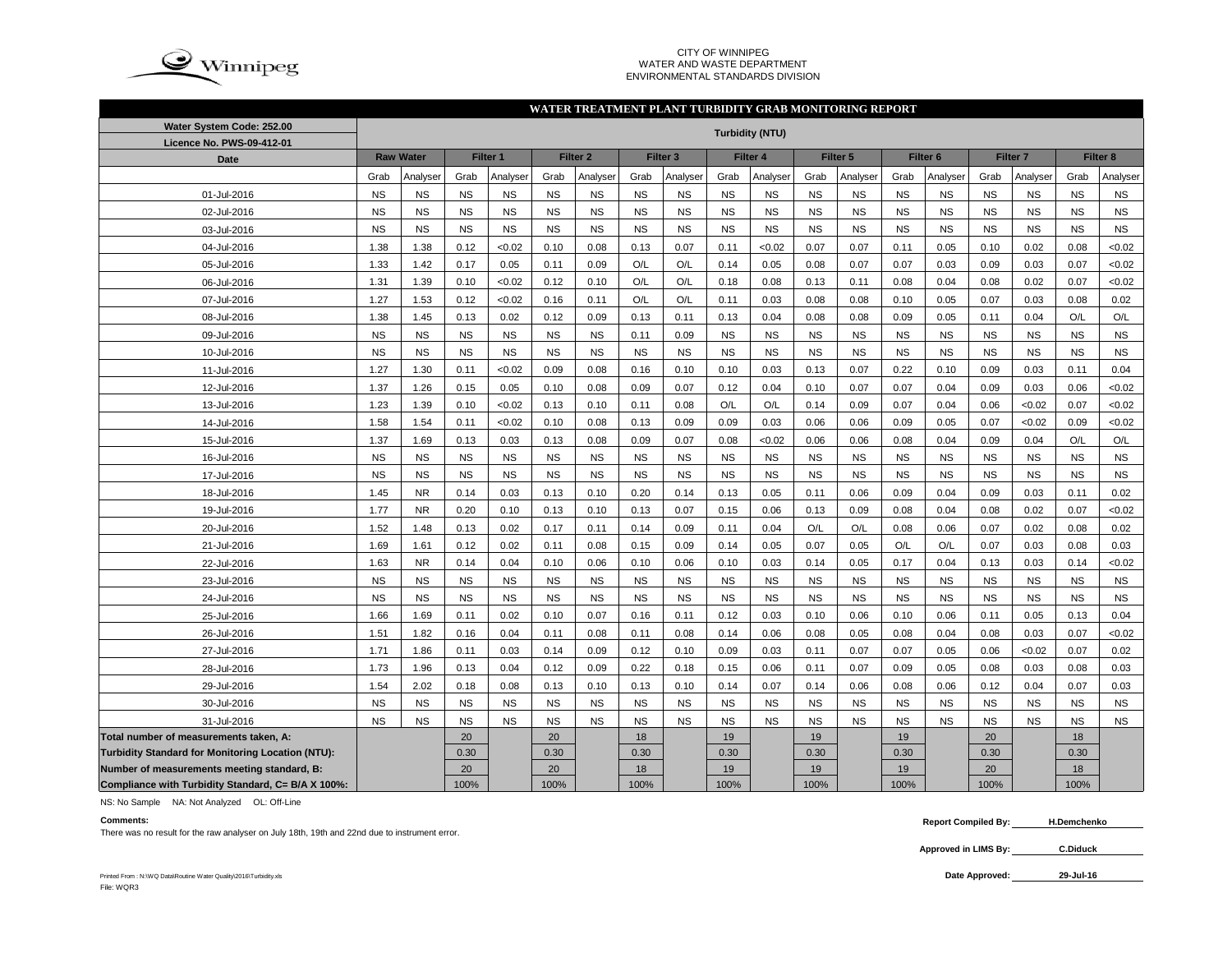

# **City of Winnipeg**

Water and Waste Department Water Services

## WATER TREATMENT PLANT FREE CHLORINE ON-LINE MONITORING REPORT

Deacon Booster Pumping Station

Water System Code: **252.00** Licence Number: **PWS-09-412-01**

Report Created: 01 August 2016 Report Period: July 2016

|                                             | <b>BRANCH1</b><br>[mg/L] |         | <b>BRANCH 2</b><br>[mg/L] |         |
|---------------------------------------------|--------------------------|---------|---------------------------|---------|
| Date                                        | Average                  | Minimum | Average                   | Minimum |
| 01/07/2016                                  | 0.93                     | 0.86    | 0.92                      | 0.88    |
| 02/07/2016                                  | 0.94                     | 0.88    | 0.93                      | 0.84    |
| 03/07/2016                                  | 0.98                     | 0.93    | 1.01                      | 0.94    |
| 04/07/2016                                  | 1.09                     | 1.01    | 1.08                      | 0.98    |
| 05/07/2016                                  | 1.11                     | 1.01    | 1.06                      | 0.99    |
| 06/07/2016                                  | 1.11                     | 0.82    | 1.06                      | 0.85    |
| 07/07/2016                                  | 1.20                     | 1.11    | 1.14                      | 1.06    |
| 08/07/2016                                  | 1.04                     | 0.58    | 1.00                      | 0.59    |
| 09/07/2016                                  | 1.21                     | 0.95    | 1.15                      | 0.96    |
| 10/07/2016                                  | 1.23                     | 1.12    | 1.21                      | 1.07    |
| 11/07/2016                                  | 1.29                     | 1.15    | 1.18                      | 1.04    |
| 12/07/2016                                  | 1.17                     | 0.90    | 1.06                      | 0.82    |
| 13/07/2016                                  | 1.39                     | 1.02    | 1.19                      | 0.91    |
| 14/07/2016                                  | 1.17                     | 1.06    | 1.10                      | 1.00    |
| 15/07/2016                                  | 1.09                     | 0.86    | 1.09                      | 0.79    |
| 16/07/2016                                  | 1.12                     | 1.01    | 1.10                      | 0.92    |
| 17/07/2016                                  | 1.17                     | 1.02    | 1.15                      | 1.01    |
| 18/07/2016                                  | 1.18                     | 1.06    | 1.17                      | 1.05    |
| 19/07/2016                                  | 1.22                     | 1.02    | 1.25                      | 1.04    |
| 20/07/2016                                  | 1.12                     | 1.01    | 1.15                      | 1.05    |
| 21/07/2016                                  | 1.08                     | 0.93    | 1.12                      | 1.04    |
| 22/07/2016                                  | 1.07                     | 1.01    | 1.12                      | 1.05    |
| 23/07/2016                                  | 1.13                     | 1.02    | 1.16                      | 1.05    |
| 24/07/2016                                  | 1.18                     | 1.08    | 1.22                      | 1.11    |
| 25/07/2016                                  | 1.14                     | 0.91    | 1.08                      | 0.89    |
| 26/07/2016                                  | 1.11                     | 0.97    | 0.91                      | 0.82    |
| 27/07/2016                                  | 1.17                     | 1.04    | 1.05                      | 0.92    |
| 28/07/2016                                  | 1.23                     | 1.10    | 1.19                      | 1.10    |
| 29/07/2016                                  | 1.27                     | 1.15    | 1.18                      | 1.06    |
| 30/07/2016                                  | 1.25                     | 1.18    | 1.18                      | 1.05    |
| 31/07/2016                                  | 1.29                     | 1.19    | 1.22                      | 1.12    |
|                                             |                          |         |                           |         |
| Total Number of Measurements, A:            |                          | 21599   |                           | 21596   |
| Minimum Free Chlorine Standard:             |                          | 0.50    |                           | 0.50    |
| Number of Measurements Meeting Standard, B: |                          | 21599   |                           | 21596   |
|                                             |                          |         |                           |         |
| COMPLIANCE, $C = B/A \times 100\%$ :        |                          | 100     |                           | 100     |

File Path: N:\Water Treatment Branch\Administration\Reports\Regulatory Submissions\Chlorine\2016\07-July

Submitted By (Print): D.Merredew

Signature: Original signed by D.Merredew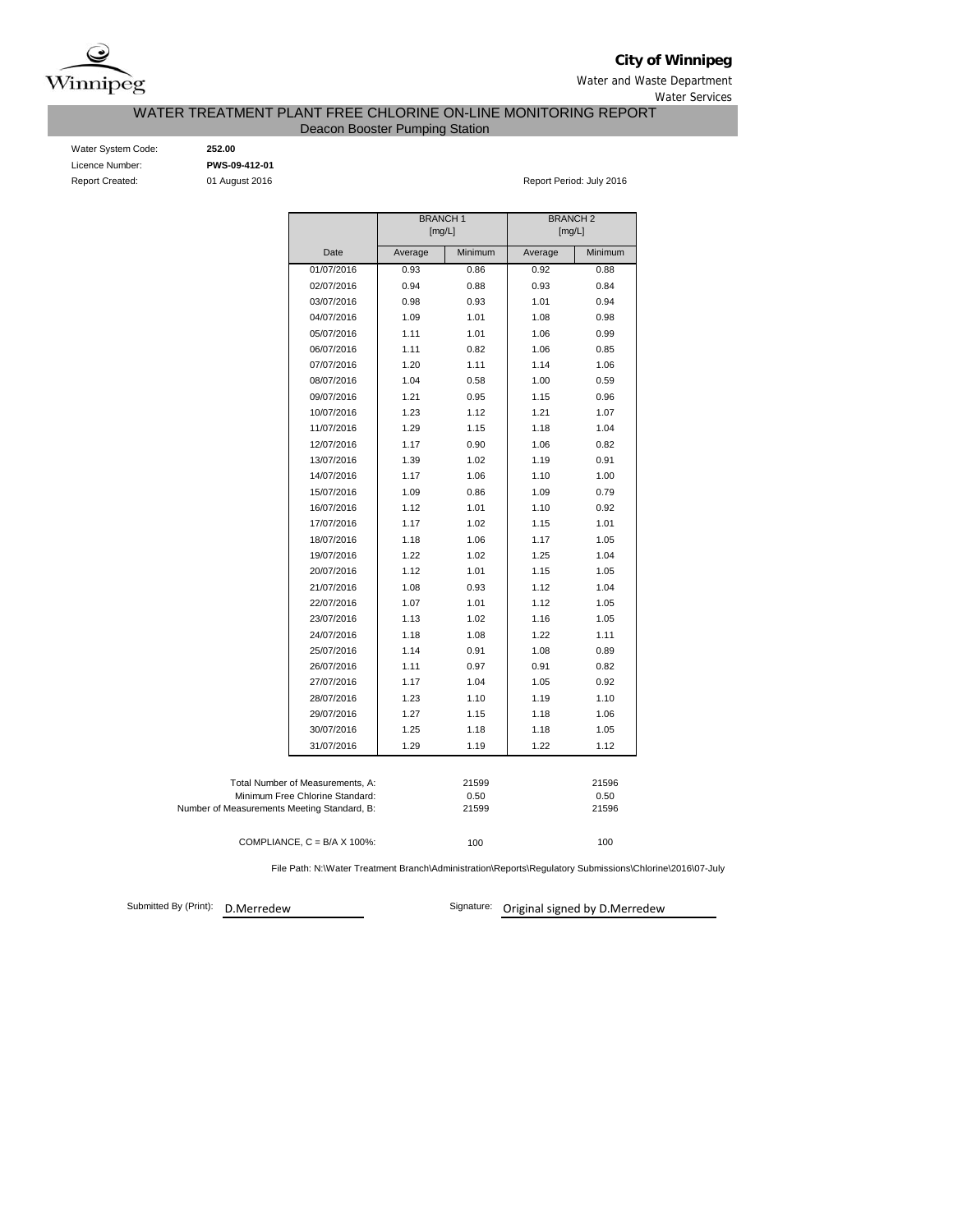| $\rightarrow$ Winnipeg |
|------------------------|
|                        |

### CITY OF WINNIPEG WATER AND WASTE DEPARTMENT ENVIRONMENTAL STANDARDS DIVISION

| WATER TREATMENT PLANT CHLORINE GRAB MONITORING REPORT |           |                                         |                                 |           |                                         |                                 |  |  |
|-------------------------------------------------------|-----------|-----------------------------------------|---------------------------------|-----------|-----------------------------------------|---------------------------------|--|--|
| Water System Code: 252.00                             |           | Deacon Booster Pumping Station Branch 1 |                                 |           | Deacon Booster Pumping Station Branch 2 |                                 |  |  |
| <b>Licence No. PWS-09-412-01</b>                      |           |                                         |                                 |           |                                         |                                 |  |  |
| Date                                                  |           | Free Chlorine (mg/L)                    | <b>Total Chlorine</b><br>(mg/L) |           | Free Chlorine (mg/L)                    | <b>Total Chlorine</b><br>(mg/L) |  |  |
|                                                       | Analyser  | Grab                                    | Grab                            | Analyser  | Grab                                    | Grab                            |  |  |
| 01-Jul-2016                                           | <b>NS</b> | $_{\rm NS}$                             | <b>NS</b>                       | <b>NS</b> | NS                                      | <b>NS</b>                       |  |  |
| 02-Jul-2016                                           | <b>NS</b> | <b>NS</b>                               | <b>NS</b>                       | <b>NS</b> | <b>NS</b>                               | <b>NS</b>                       |  |  |
| 03-Jul-2016                                           | <b>NS</b> | <b>NS</b>                               | <b>NS</b>                       | <b>NS</b> | <b>NS</b>                               | <b>NS</b>                       |  |  |
| 04-Jul-2016                                           | 1.08      | 1.09                                    | 1.26                            | 1.08      | 1.08                                    | 1.22                            |  |  |
| 05-Jul-2016                                           | 1.09      | 1.10                                    | 1.22                            | 1.07      | 1.04                                    | 1.19                            |  |  |
| 06-Jul-2016                                           | 1.05      | 1.11                                    | 1.29                            | 0.96      | 0.98                                    | 1.19                            |  |  |
| 07-Jul-2016                                           | 1.27      | 1.30                                    | 1.50                            | 1.25      | 1.26                                    | 1.39                            |  |  |
| 08-Jul-2016                                           | 1.21      | 1.23                                    | 1.42                            | 1.11      | 1.18                                    | 1.32                            |  |  |
| 09-Jul-2016                                           | <b>NS</b> | <b>NS</b>                               | <b>NS</b>                       | <b>NS</b> | <b>NS</b>                               | <b>NS</b>                       |  |  |
| 10-Jul-2016                                           | <b>NS</b> | <b>NS</b>                               | <b>NS</b>                       | <b>NS</b> | <b>NS</b>                               | <b>NS</b>                       |  |  |
| 11-Jul-2016                                           | 1.46      | 1.39                                    | 1.59                            | 1.39      | 1.32                                    | 1.54                            |  |  |
| 12-Jul-2016                                           | 1.18      | 1.20                                    | 1.38                            | 1.04      | 1.09                                    | 1.22                            |  |  |
| 13-Jul-2016                                           | 1.61      | 1.41                                    | 1.59                            | 1.26      | 1.16                                    | 1.32                            |  |  |
| 14-Jul-2016                                           | 1.22      | 1.21                                    | 1.43                            | 1.08      | 1.10                                    | 1.28                            |  |  |
| 15-Jul-2016                                           | 1.20      | 1.25                                    | 1.40                            | 1.23      | 1.16                                    | 1.32                            |  |  |
| 16-Jul-2016                                           | <b>NS</b> | <b>NS</b>                               | <b>NS</b>                       | <b>NS</b> | <b>NS</b>                               | <b>NS</b>                       |  |  |
| 17-Jul-2016                                           | <b>NS</b> | <b>NS</b>                               | <b>NS</b>                       | <b>NS</b> | <b>NS</b>                               | <b>NS</b>                       |  |  |
| 18-Jul-2016                                           | 1.15      | 1.16                                    | 1.33                            | 1.12      | 1.10                                    | 1.30                            |  |  |
| 19-Jul-2016                                           | 1.47      | 1.54                                    | 1.68                            | 1.51      | 1.58                                    | 1.72                            |  |  |
| 20-Jul-2016                                           | 1.15      | 1.28                                    | 1.50                            | 1.18      | 1.32                                    | 1.55                            |  |  |
| 21-Jul-2016                                           | 1.07      | 1.29                                    | 1.43                            | 1.11      | 1.23                                    | 1.40                            |  |  |
| 22-Jul-2016                                           | 1.11      | 1.31                                    | 1.52                            | 1.14      | 1.33                                    | 1.52                            |  |  |
| 23-Jul-2016                                           | <b>NS</b> | <b>NS</b>                               | <b>NS</b>                       | <b>NS</b> | <b>NS</b>                               | <b>NS</b>                       |  |  |
| 24-Jul-2016                                           | <b>NS</b> | NS.                                     | <b>NS</b>                       | <b>NS</b> | <b>NS</b>                               | <b>NS</b>                       |  |  |
| 25-Jul-2016                                           | 1.15      | 1.25                                    | 1.43                            | 1.14      | 1.20                                    | 1.33                            |  |  |
| 26-Jul-2016                                           | 1.02      | 1.03                                    | 1.25                            | 0.84      | 0.95                                    | 1.15                            |  |  |
| 27-Jul-2016                                           | 1.14      | 1.22                                    | 1.40                            | 0.92      | 1.07                                    | 1.23                            |  |  |
| 28-Jul-2016                                           | 1.22      | 1.30                                    | 1.42                            | 1.21      | 1.21                                    | 1.42                            |  |  |
| 29-Jul-2016                                           | 1.28      | 1.28                                    | 1.45                            | 1.22      | 1.28                                    | 1.49                            |  |  |
| 30-Jul-2016                                           | <b>NS</b> | <b>NS</b>                               | <b>NS</b>                       | <b>NS</b> | <b>NS</b>                               | <b>NS</b>                       |  |  |
| 31-Jul-2016                                           | <b>NS</b> | <b>NS</b>                               | <b>NS</b>                       | <b>NS</b> | <b>NS</b>                               | <b>NS</b>                       |  |  |
| Total number of measurements taken, A:                |           | 20                                      |                                 |           | 20                                      |                                 |  |  |
| Chlorine Standard for Monitoring Location (mg/L):     |           | 0.50                                    |                                 |           | 0.50                                    |                                 |  |  |
| Number of measurements meeting standard, B:           |           | 20                                      |                                 |           | 20                                      |                                 |  |  |
| Compliance with Chlorine Standard, C= B/A X 100%:     |           | 100%                                    |                                 |           | 100%                                    |                                 |  |  |

NS: No Sample NA: Not Analyzed OL: Off-Line

| Comments | Compiled Bv:<br>Renor' | .nchenko |
|----------|------------------------|----------|
|          |                        |          |

**Approved in LIMS By: C.Diduck**

|            |  | Printed From: N:WQ Data\Routine Water Quality\2016\Chlorine.xls |
|------------|--|-----------------------------------------------------------------|
| File: WQR3 |  |                                                                 |

 $P$ Pate Approved:  $\frac{M}{M}$ 

**29-Jul-16**